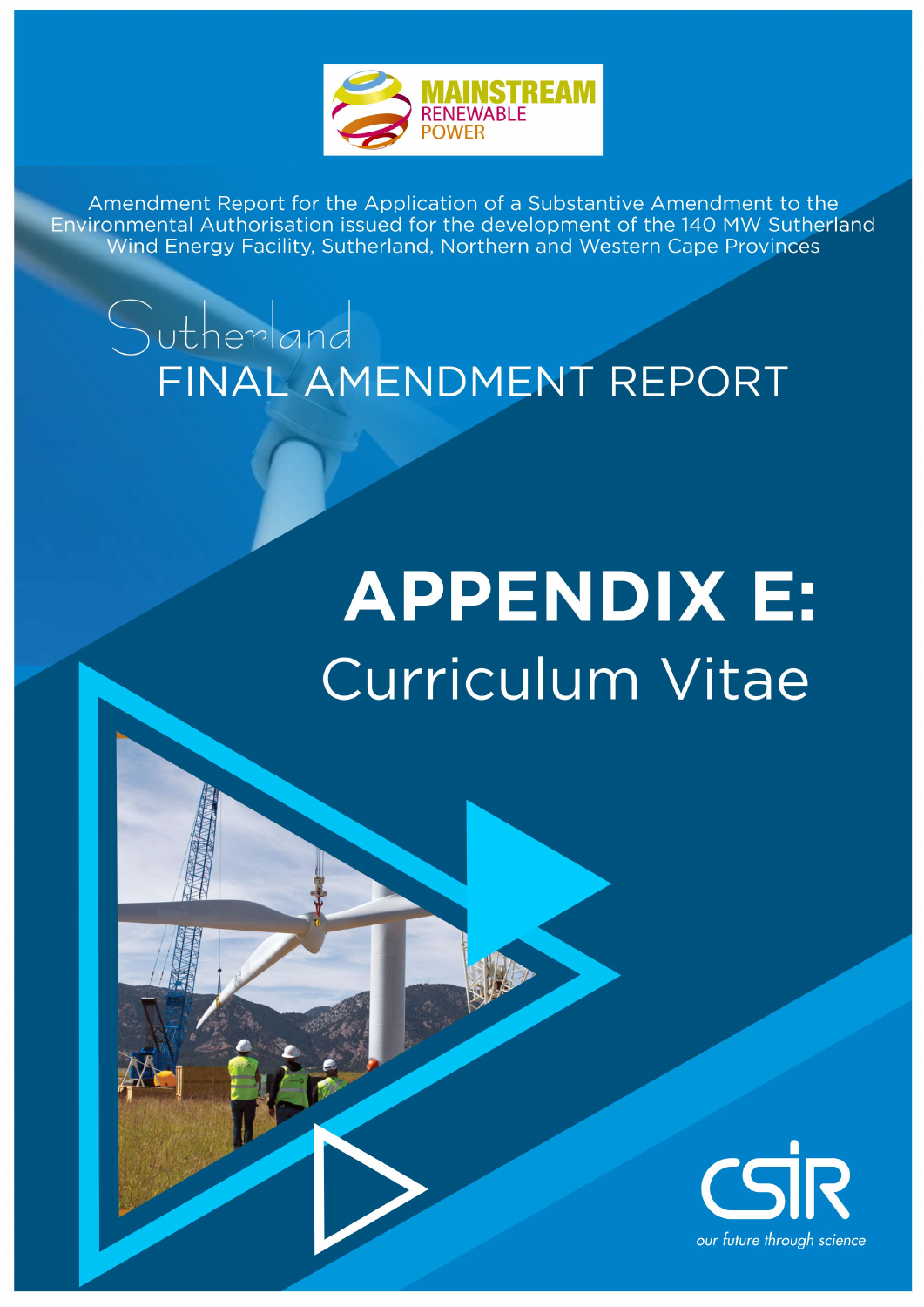### **Curriculum Vitae: Minnelise Levendal – EAP and Project Leader**

| Name of firm:            | <b>CSIR</b>                                                                     |
|--------------------------|---------------------------------------------------------------------------------|
| Name of staff            | Minnelise Rouchelle-Ann Levendal                                                |
| <b>Profession:</b>       | Environmental Assessment Practitioner/Project Manager                           |
| <b>Position in firm:</b> | Senior Environmental Assessment Practitioner                                    |
| Years' experience:       | 18 years                                                                        |
| <b>Nationality:</b>      | South African                                                                   |
| Languages:               | Afrikaans and English                                                           |
| <b>Affiliation:</b>      | SACNASP Registered Professional Natural Scientist (Registration Number: 117078) |
|                          |                                                                                 |

#### **1. BIO-SKETCH:**

Minnelise has more than 15 years of experience in environmental assessment and management, and is a Senior Environmental Assessment Practitioner (EAP) in the Environmental Management Services (EMS) group of the CSIR in Stellenbosch. She is a Registered Professional Natural Scientist (Registration Number: 117078) with the South African Council for Natural Scientific Professions (SACNASP). Minnelise has experience in the management and integration of various types of environmental assessments in South Africa for various sectors, including renewable energy and industry. Minnelise has undertaken several Environmental Assessments for wind farms and solar PV farms (i.e. EIAs, BAs, and Amendment and Appeal Processes) in the Northern Cape, Western Cape and Eastern Cape. Minnelise is currently the project leader for the Amendment processes for the adjacent Sutherland, Sutherland 2, and Rietrug WEFs, which received positive Environmental Assessments.

A list of projects she had undertaken is provided below.

#### **2. EDUCATION**

| M.Sc. (Botany)         | Stellenbosch University        | 1998 |
|------------------------|--------------------------------|------|
| B.Sc. (Hons.) (Botany) | University of the Western Cape | 1994 |
| B.Sc. (Education)      | University of the Western Cape | 1993 |

#### **3. PROFESSIONAL REGISTRATIONS / MEMBERSHIPS**

- International Association for Impact Assessment (IAIA), Western Cape (member of their steering committee from 2001-2002).
- Professional Natural Scientist (Pr.Sci.Nat) 117078)

#### **4. EMPLOYMENT RECORD**

| Name of current employer                | <b>Position</b>                 | From | Τo      |
|-----------------------------------------|---------------------------------|------|---------|
| <b>CSIR</b>                             | Senior Environmental Assessment | 2006 | Present |
| (Environmental Management Services-     | Practitioner                    |      |         |
| EMS);                                   |                                 |      |         |
| <b>CSIR</b>                             | Environmental Researcher        | 2004 | 2006    |
| (Natural Resources and the Environment) |                                 |      |         |
| <b>Western Cape Department of</b>       | <b>Assistant Director</b>       | 2003 | 2004    |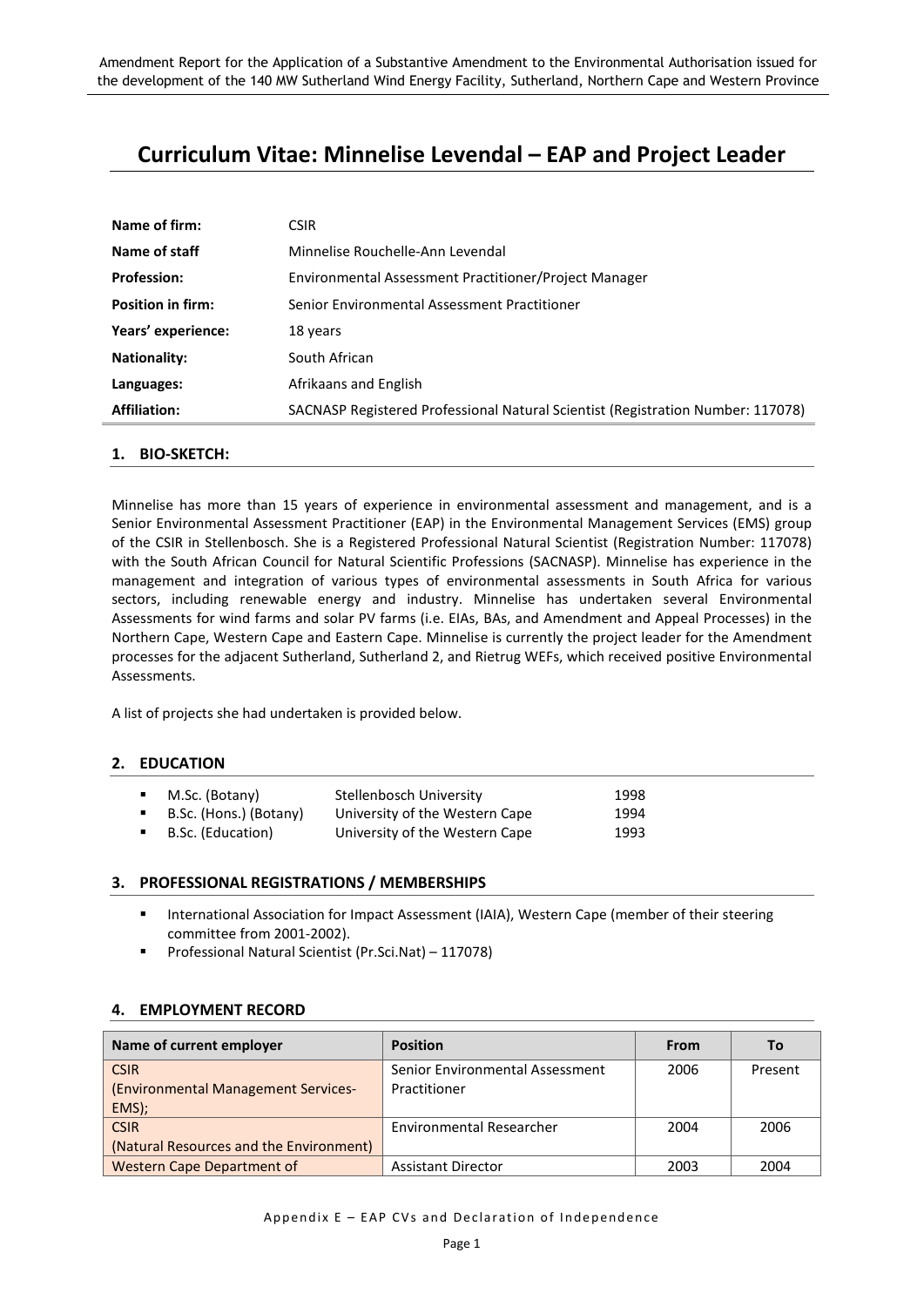| Name of current employer                                          | <b>Position</b>                 | From | To   |
|-------------------------------------------------------------------|---------------------------------|------|------|
| <b>Environmental Affairs and Development</b><br>Planning (DEA&DP) | Principal Environmental Officer | 2002 | 2003 |
|                                                                   | Principal Environmental Officer | 2002 | 2003 |
|                                                                   | Senior Environmental Officer    | 2001 | 2002 |
|                                                                   | <b>Environmental Officer</b>    | 1999 | 2000 |
| University of the Western Cape                                    | Junior Lecturer                 | 1996 | 1996 |
| Cape Peninsula University of Technology                           | Junior Lecturer                 | 1995 | 1995 |

#### **5. KEY COURSES**

- Public Participation in Environmental Authorisation in South Africa: IAIA workshop presented by Tisha Greyling and Erika Du Plessis (2016).
- Environmental Law: Shepstone Wylie Attorneys; Presented by Janice Tooley (2015).
- Sharpening the Tool: New techniques and methods in Environmental Impact Assessment: Sustainable Environmental Solutions (Pty) Ltd (2015).
- Effective Skills for Challenging Meetings & Engagements: Conflict Dynamics (2015).
- Science Communication and Working with the Media: Proof Communications/Jive Media Africa (2014).
- Leadership, Innovation and Change Management: University of Stellenbosch (Business School) (2013).
- MS Project: CILLA (2011).
- Project Management I and II: CILLA (2005)
- Social Impact Assessment: IAIA workshop (2002)
- Environmental Law ("The New Environmental Law Course for Environmental Managers): University of Potchefstroom: Center for Environmental Management) (2002).
- Implementing Environmental Management Systems (SABS/ISO 14001:1996): University of Potchefstroom: Center for Environmental Management (2002).
- Conflict Management in Environmental Issues: University of Potchefstroom: Center for Environmental Management) (2001).

#### **6. PROJECT EXPERIENCE RECORD**

The following table presents a list of key projects undertaken by Minnelise Levendal at the CSIR to date, as well as the role played in each project:

#### **Environmental Impact Assessment (EIAs) and Basic Assessments (BAs)-including their respective Environmental Management Programmes (EMPRs):**

| Completion<br>Date | <b>Project description</b>                  | Role           | <b>Client</b>            |
|--------------------|---------------------------------------------|----------------|--------------------------|
| 2019               | Amendment Application for the proposed      | Project Leader | Mulilo Renewable Project |
|                    | Kuruman Phase 1 Wind Energy Facility near   | and EAP        | Developments (Pty) Ltd   |
|                    | Kuruman in the Northern Cape                |                |                          |
| 2019               | Amendment Application for the proposed      | Project Leader | Mulilo Renewable Project |
|                    | Kuruman Phase 2 Wind Energy Facility near   | and EAP        | Developments (Pty Ltd    |
|                    | Kuruman in the Northern Cape                |                |                          |
| 2019               | Substantive Amendment Application for the   | Project Leader | juwi Renewable Energies  |
|                    | proposed Kap Vley Wind Energy Facility near | and EAP        | (Pty) Ltd                |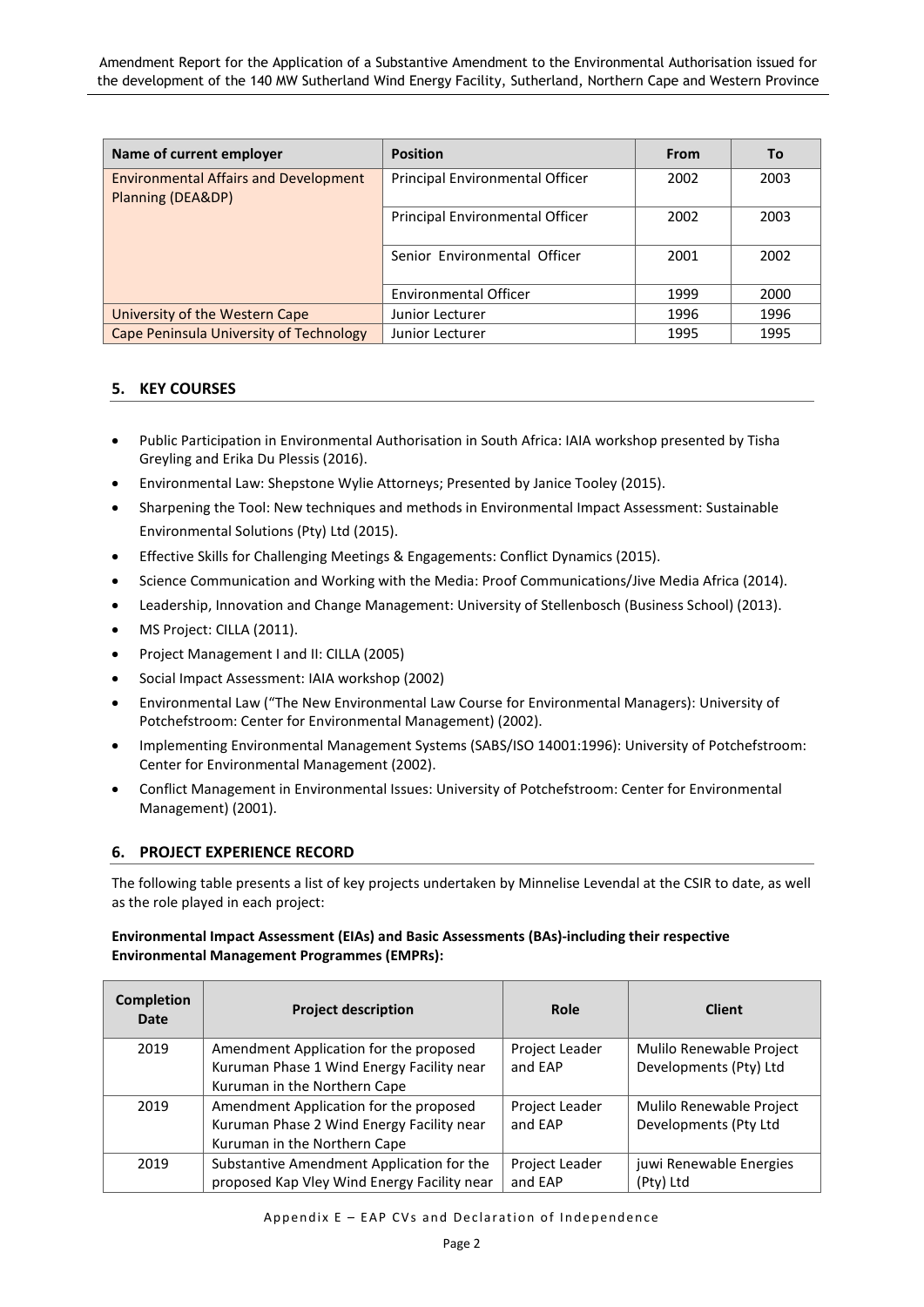| Completion<br><b>Date</b> | <b>Project description</b>                                                                   | <b>Role</b>               | <b>Client</b>                        |
|---------------------------|----------------------------------------------------------------------------------------------|---------------------------|--------------------------------------|
|                           | Kleinzee in the Northern Cape                                                                |                           |                                      |
| 2019                      | Substantive Amendment Application for the                                                    | Project Leader            | South Africa Mainstream              |
|                           | proposed Rietrug Wind Energy Facility near                                                   | and EAP                   | Renewable Power                      |
|                           | Sutherland in the Northern Cape                                                              |                           | Developments (Pty) Ltd               |
| 2019                      | Substantive Amendment Application for the                                                    | Project Leader            | South Africa Mainstream              |
|                           | proposed Sutherland Wind Energy Facility                                                     | and EAP                   | Renewable Power                      |
|                           | near Sutherland in the Northern and                                                          |                           | Developments (Pty) Ltd               |
|                           | <b>Western Cape</b>                                                                          |                           |                                      |
| 2019                      | Substantive Amendment Application for the                                                    | Project Leader            | South Africa Mainstream              |
|                           | proposed Sutherland 2 Wind Energy Facility                                                   | and EAP                   | Renewable Power                      |
|                           | near Sutherland in the Northern Cape                                                         |                           | Developments (Pty) Ltd               |
| 2019                      | BA for the proposed Gromis wind farm near                                                    | Project Leader            | <b>ENERTRAG South Africa</b>         |
|                           | Kleinzee in the Northern Cape                                                                | and EAP                   | (Pty) Ltd                            |
| 2019                      | BA for the proposed Komas wind farm near                                                     | Project Leader            | <b>ENERTRAG South Africa</b>         |
|                           | Kleinzee in the Northern Cape                                                                | and EAP                   | (Pty) Ltd                            |
| 2019                      | BA for the proposed electrical infrastructure                                                | Project Leader            | <b>ENERTRAG South Africa</b>         |
|                           | for the Gromis wind farm near Kleinzee in                                                    | and EAP                   | (Pty) Ltd                            |
|                           | the Northern Cape                                                                            |                           |                                      |
| 2019                      | BA for the proposed electrical infrastructure                                                | Project Leader            | <b>ENERTRAG South Africa</b>         |
|                           | for the Komas wind farm near Kleinzee in                                                     | and EAP                   | (Pty) Ltd                            |
|                           | the Northern Cape                                                                            |                           |                                      |
| 2018-2019                 | BA for the proposed Kudusberg WEF near                                                       | Project Leader            | G7 Renewable Energies                |
|                           | Sutherland in the Northern and Western                                                       | and EAP                   | (Pty) Ltd                            |
|                           | Cape                                                                                         |                           |                                      |
| 2017-2018                 | EIA for the proposed Kap Vley Wind Energy                                                    | Project Leader<br>and EAP | juwi Renewable Energies              |
| 2018                      | Facility near Kleinzee in the Northern Cape<br>BA for the proposed electrical infrastructure |                           | (Pty) Ltd<br>juwi Renewable Energies |
|                           | to support he proposed Kap Vley Wind                                                         | Project Leader<br>and EAP | (Pty) Ltd                            |
|                           | Energy Facility near Kleinzee in the Northern                                                |                           |                                      |
|                           | Cape                                                                                         |                           |                                      |
| 2015-2016                 | EIA for the Gemsbok Solar Photovoltaic, PV                                                   | Project Manager           | Mulilo Renewable Project             |
|                           | 3 near Kenhardt in the Northern Cape                                                         | and EAP                   | Developments                         |
|                           |                                                                                              |                           |                                      |
| 2015-2016                 | EIA for the Gemsbok Solar PV 4 near                                                          | Project Manager           | Mulilo Renewable Project             |
|                           | Kenhardt in the Northern Cape                                                                | and EAP                   | Developments                         |
|                           |                                                                                              |                           |                                      |
| 2015-2016                 | EIA for the Gemsbok Solar PV 5 near                                                          | Project Manager           | Mulilo Renewable Project             |
|                           | Kenhardt in the Northern Cape                                                                | and EAP                   | Developments                         |
| 2015-2016                 | EIA for the Gemsbok Solar PV 6 near                                                          | Project Manager           | Mulilo Renewable Project             |
|                           | Kenhardt in the Northern Cape                                                                | and EAP                   | Developments                         |
|                           |                                                                                              |                           |                                      |
| 2015-2016                 | EIA for the Boven Solar PV 2 near Kenhardt                                                   | Project Manager           | Mulilo Renewable Project             |
|                           | in the Northern Cape                                                                         | and EAP                   | Developments                         |
|                           |                                                                                              |                           |                                      |
| 2015-2016                 | EIA for the Boven Solar PV 3 near Kenhardt                                                   | Project Manager           | Mulilo Renewable Project             |
|                           | in the Northern Cape                                                                         | and EAP                   | Developments                         |
|                           |                                                                                              |                           |                                      |
| 2015-2016                 | EIA for the Boven Solar PV 4 near Kenhardt                                                   | Project Manager           | Mulilo Renewable Project             |
|                           | in the Northern Cape                                                                         | and EAP                   | Developments                         |
| 2010-2011                 | EIA for the proposed Ubuntu wind energy                                                      | Project Manager           | WKN Windkraft SA                     |
| (EA Granted)              | project, Eastern Cape                                                                        |                           |                                      |
|                           |                                                                                              |                           |                                      |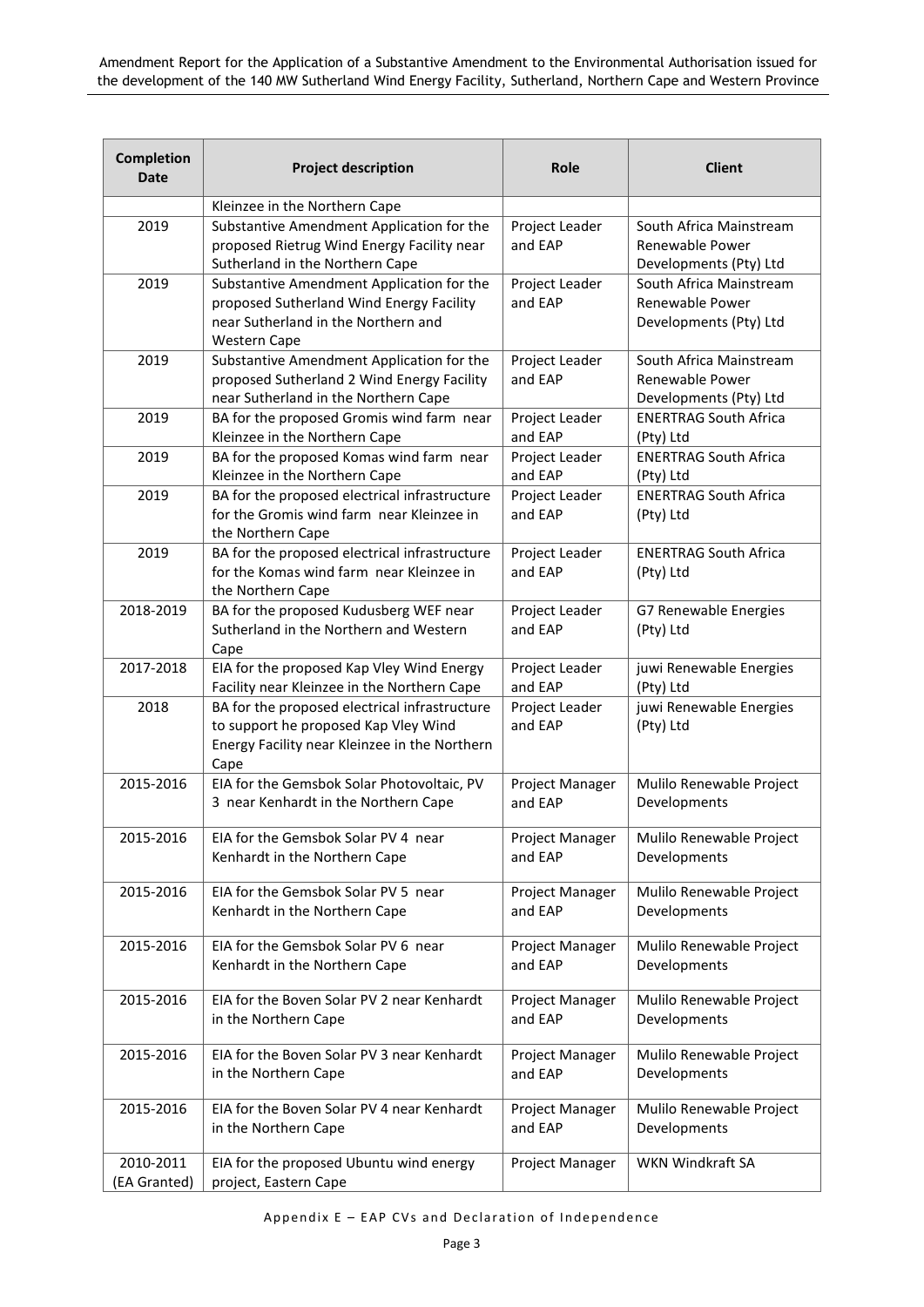| <b>Completion</b><br><b>Date</b> | <b>Project description</b>                                                                           | Role            | <b>Client</b>                    |
|----------------------------------|------------------------------------------------------------------------------------------------------|-----------------|----------------------------------|
| 2010-2011                        | EIA for the proposed Banna Ba Pifhu wind                                                             | Project Manager | WKN Windkraft SA                 |
| (EA granted)                     | energy project, Eastern Cape                                                                         |                 |                                  |
| 2010-2011                        | BA for a powerline for a WEF near                                                                    | Project Manager | BioTherm Energy (Pty Ltd         |
| (EA granted)                     | Swellendam in the Western Cape                                                                       |                 |                                  |
| 2010-2011                        | EIA for a proposed wind farm near                                                                    | Project Manager | BioTherm Energy (Pty Ltd         |
| (EA Granted)                     | Swellendam in the Western Cape                                                                       |                 |                                  |
| 2010                             | Basic Assessment for the erection of two                                                             | Project Manager | BioTherm Energy (Pty Ltd         |
| (EAs                             | wind monitoring masts near Swellendam                                                                |                 |                                  |
| granted)                         | and Bredasdorp in the Western Cape                                                                   |                 |                                  |
| 2010<br>(complete)               | Basic Assessment for the erection of two<br>wind monitoring masts near Jeffrey's Bay in              | Project Manager | Windcurrent (Pty Ltd             |
|                                  | the Eastern Cape                                                                                     |                 |                                  |
| 2009-2010                        | Basic Assessment Process for the proposed                                                            | Project Manager | Department of Energy             |
| (EAs                             | erection of 10 wind monitoring masts in SA                                                           |                 | through SANERI; GEF              |
| granted)                         | as part of the national wind atlas project                                                           |                 |                                  |
| 2009                             | Basic Assessment Report for a proposed                                                               | Project Manager | <b>Transnet Ltd</b>              |
| (EAs                             | boundary wall at the Port of Port Elizabeth,                                                         |                 |                                  |
| granted)                         | Eastern Cape                                                                                         |                 |                                  |
|                                  |                                                                                                      |                 |                                  |
|                                  | Other Environmental Assessments, Strategies, Biodiversity Management Plans, Frameworks and Reporting |                 |                                  |
| tools:                           |                                                                                                      |                 |                                  |
| 2014-2018                        | Special Needs and Skills Development<br>Programme                                                    | Project Leader  | <b>DEA</b>                       |
| 2013-2014                        | Development of a National Management                                                                 | Project Manager | <b>DEA</b>                       |
|                                  | Plan and Strategy for Invasive Alien species                                                         |                 |                                  |
| 2012-2014                        | Development of a Biodiversity Management<br>Plan for the African Lion (Panthera leo)                 | Project Manager | <b>DEA</b>                       |
| 2010                             | South Africa's Second National                                                                       | Project Manager | SANBI                            |
|                                  | Communication under the United Nations                                                               |                 |                                  |
|                                  | Framework Convention on Climate Change                                                               |                 |                                  |
| 2008                             | The development of protocols for the                                                                 | Project manager | <b>DEA</b>                       |
|                                  | monitoring and evaluation of benefits                                                                |                 |                                  |
|                                  | arising from the Working for Water                                                                   |                 |                                  |
|                                  | Programme (2008).                                                                                    |                 |                                  |
| 2006-2008                        | Monitoring and Evaluation of aspects of                                                              | Project Leader  | Internal project awarded         |
|                                  | Biodiversity                                                                                         |                 | through the Young                |
|                                  |                                                                                                      |                 | <b>Researchers Fund</b>          |
| 2006                             | Integrated veldfire management in South                                                              | Co-author       | Working on Fire                  |
|                                  | Africa. An assessment of current conditions                                                          |                 |                                  |
|                                  | and future approaches.                                                                               |                 |                                  |
| 2004-2005                        | Biodiversity Strategy and Action Plan Wild                                                           | Co-author       | <b>Wilderness Foundation</b>     |
|                                  | Coast, Eastern Cape, SA                                                                              |                 |                                  |
| 2005                             | Western Cape State of the Environment                                                                | Co-author and   | Department of                    |
|                                  | Report: Biodiversity section. (Year One).                                                            | Project Manager | <b>Environmental Affairs and</b> |
|                                  |                                                                                                      |                 | Development Planning             |